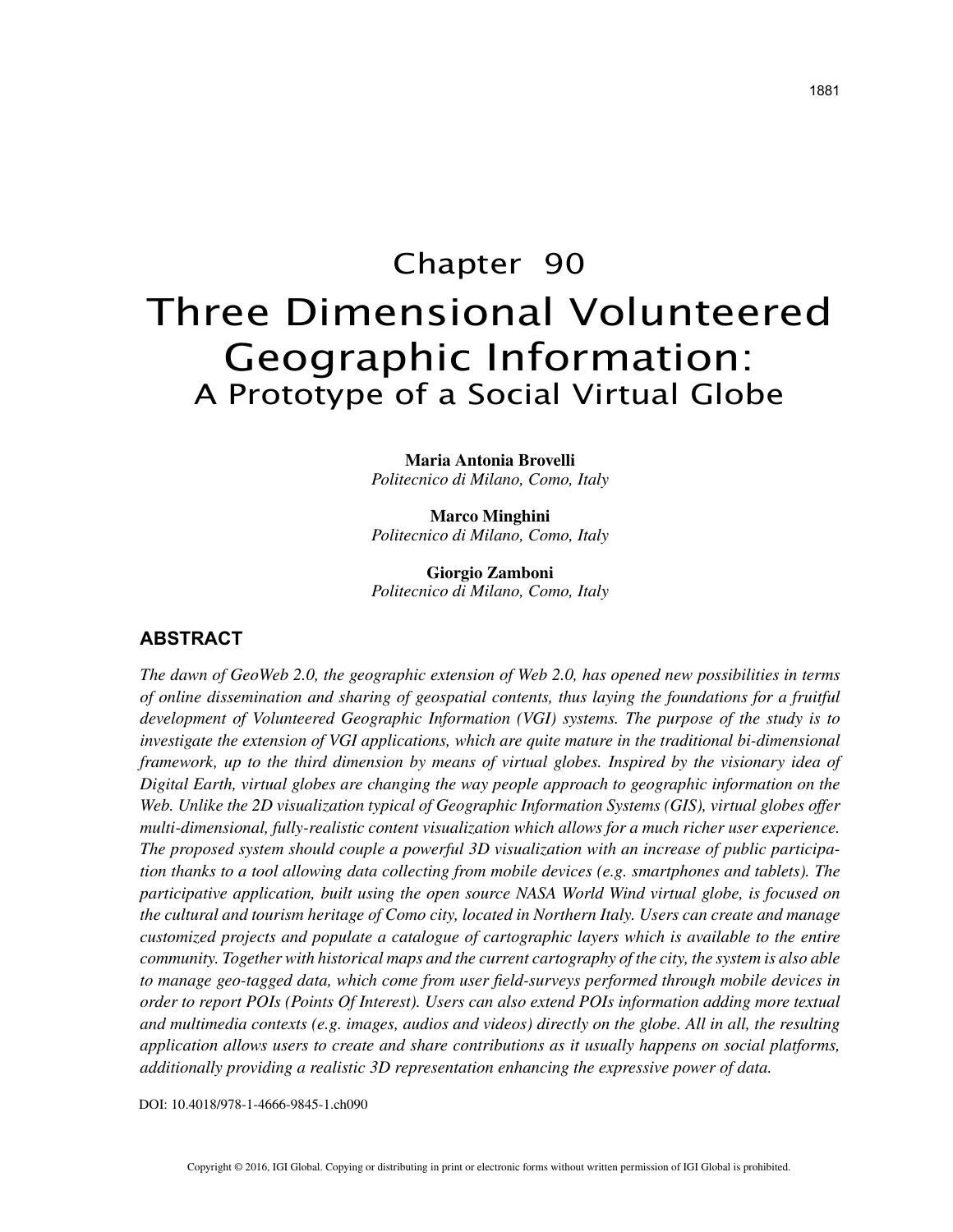## **INTRODUCTION**

Paradigms for publishing geographic information over the Web have radically changed in the last decades. While the first Web maps were primarily static, today's Web maps can be fully interactive and integrate multiple media. This means that both Web mapping and Web cartography have to deal with interactivity, usability and multimedia issues (Neumann, 2008). The collection of services related to online fruition of geospatial information, defined by Scharl and Tochtermann (2007) as the Geospatial Web, has experienced such a revolution that the term GeoWeb 2.0 was coined to define it. According to Maguire (2007), this new model represents nothing but the geographic extension of the wider overturn of Web nature known as Web 2.0 (O'Reilly, 2005). Web 2.0 is a concept coined to describe the global trends of exploiting the new Internet technologies to create, share and use information within an innovative generation of collaborative applications. The concept provides a clear explanation of an unprecedented Web user interaction in terms of disseminating and sharing contents.

GeoWeb 2.0 and the non-stop diffusion of mobile devices have opened unprecedented opportunities for generating and sharing contents online. Initially there was no consensus on how to call this new trend, with different appeared lexicons such as user-generated content, collective intelligence, neogeography (Turner, 2006) and crowdsourcing (Howe, 2006). All of them blended into the general idea of exploiting Web 2.0 to create, share and analyse geographic information via multiple computing devices and platforms (Sui et al., 2013). However the most successful definition of this dramatic innovation in the history of geography was introduced by Goodchild (2007a), who coined the term Volunteered Geographic Information (VGI) as a special case of Web user-generated-content. Goodchild himself compared humanity to "a large collection of intelligent, mobile sensors" able to register an incredibly rich amount of geographic information (Goodchild, 2007b). The ability of capturing, integrating and interpreting this information can be enriched by a tremendous number of available sensor-equipped devices, including the new mobile phones provided with a GPS receiver and a camera to geo-tag multimedia contents, and a non-stop Internet connection to immediately Web-publish them. However, besides a number of studies focusing on field-data collection using mobile devices (e.g. Burke et al., 2006), a couple of considerations can be inferred. First, few academic research has studied the implementation of VGI systems able to address the problem of entirely managing data from its collection in situ to its Web-publication. In addition, literature is almost silent about VGI applications involving user data interaction also in the third dimension.

For several years geographic information has been represented on the computer in a bi-dimensional way, as natural evolution of the computerization of the classic 2D paper maps. With the growth of the 3D computer graphics and the spread of high-performance hardware (processing power, storage capabilities, 3D-enabled video cards, etc.) the geospatial viewer started to show data in the three-dimensional aspects of their virtual geographic features. Nowadays the so-called virtual globes are a highly advanced evolution of these viewers, providing the ability to render terrain, imagery and vector datasets over a whole 3D digital model of the Earth, with the freedom of exploration and the ability to visualize huge amounts of data.

The concept of Digital Earth was proposed by Al Gore (1999), who described the possibility for citizens to interact with a computer-generated multidimensional spinning virtual globe and to access vast amounts of environmental and cultural information. The idea was to help citizens understand the Earth and human activities as part of its history. A Digital Earth greatly helps this citizen interaction. The combination of the Web and access to geographic data has made possible the development of powerful virtual globes which now provide this Digital Earth. The terms Digital Earth and virtual globe are